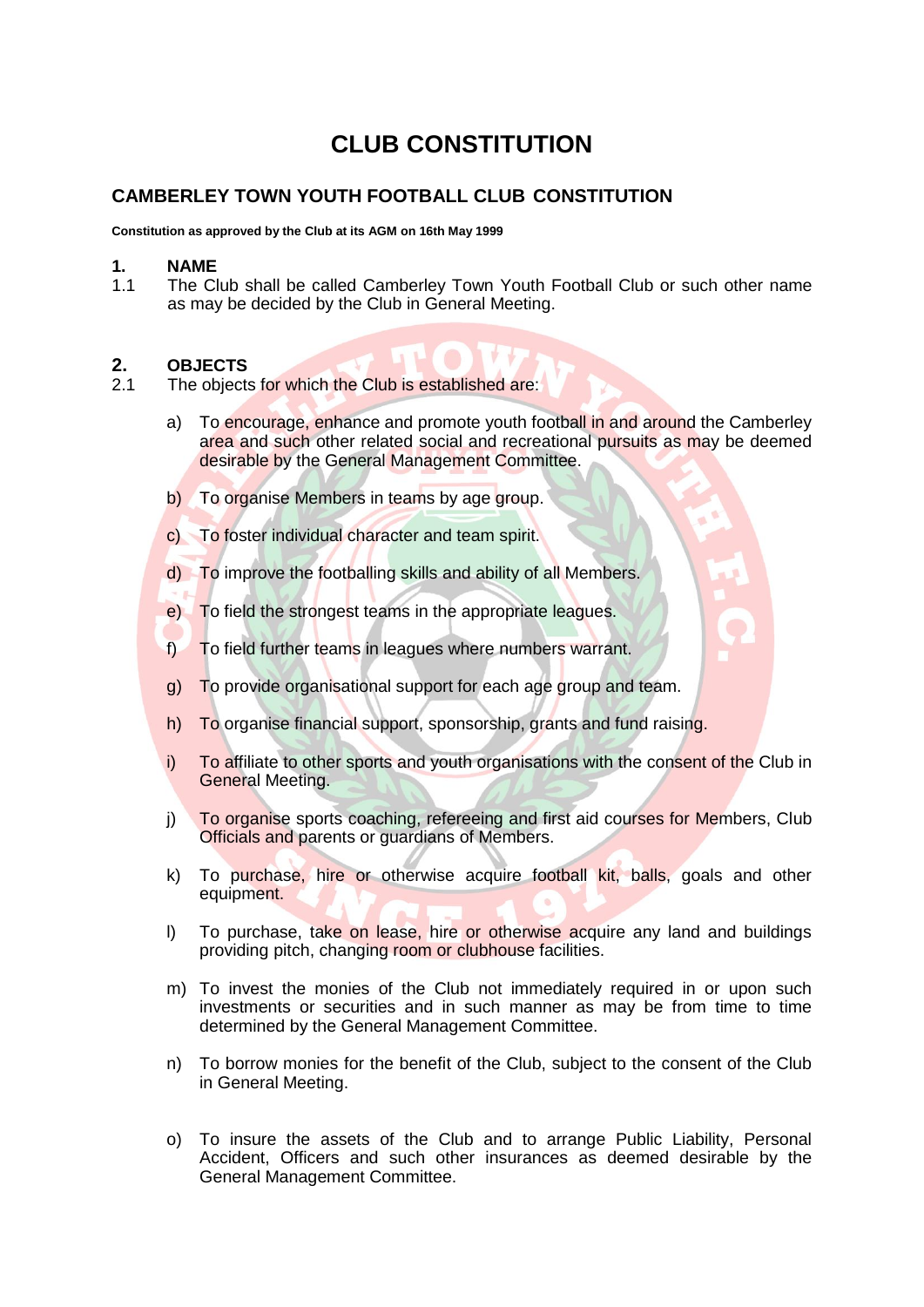p) To do all such other things as may be deemed incidental or conducive to the attainment of the above objects or any of them.

# **3. AFFILIATION**

The Club shall be affiliated to the Surrey County Football Association and the Hampshire County Football Association and one or more local football league organisations sanctioned by a County or the national Football Association.

# **4. MEMBERSHIP AND SUBSCRIPTIONS**

- Membership by subscription is open to all interested youth, both skilled and less skilled alike, subject to the availability of spaces in the relevant age group. Membership shall run from 1st August in each year to the following 31st July. Members must have attained the age of six, and must be under the age of 18 on 31st August in the year of membership. The General Management Committee may, in their absolute discretion, and without assigning any reason, decline to accept any person as a new member or renew their membership.
- 4.2 Annual membership subscription amounts may vary by age group and shall be decided annually by the General Management Committee. A certificate of membership shall be provided upon receipt of the membership subscription. A membership subscription may be waived or reduced for considered individual cases at the discretion of the General Management Committee.
- 4.3 For a Member on the roll of a recognised school, priority shall be given to school activities in accordance with the recommendations of the Football Association, and where appropriate, clearance obtained from the Headteacher of the Member.
- 4.4 In the event of non-payment of membership subscription at the expiry of thirteen weeks after 1st August in each year and at the discretion of the General Management Committee membership shall be deemed to be terminated. Members wishing to resign shall give notice to this effect in writing to the Secretary, such notice to be accompanied by payment of all Club subscriptions due to that date.

#### **5. MANAGEMENT OF THE CLUB**

- 5.1 The management of the Club shall be carried out through a General Management Committee which shall have complete authority for the day to day organisation and responsibility for the well-being of the Club.
- 5.2 The General Management Committee shall consist of Office Bearers, Team Managers and Age Group Co-ordinators.
- 5.3 The Office Bearers shall consist of a Chairman, Vice-Chairman, Secretary, Treasurer, General Manager, Registration Secretary, Minute Secretary, Publicity Officer, Kit Manager and Maintenance Officer.

The Chairman, Vice-Chairman, Secretary and Treasurer shall be elected by the Club at each Annual General Meeting and shall be eligible for re-election.

The General Manager, Registration Secretary, Minute Secretary, Publicity Officer, Kit Manager and Maintenance Officer shall be appointed annually by the General Management Committee at its first meeting after the Annual General Meeting.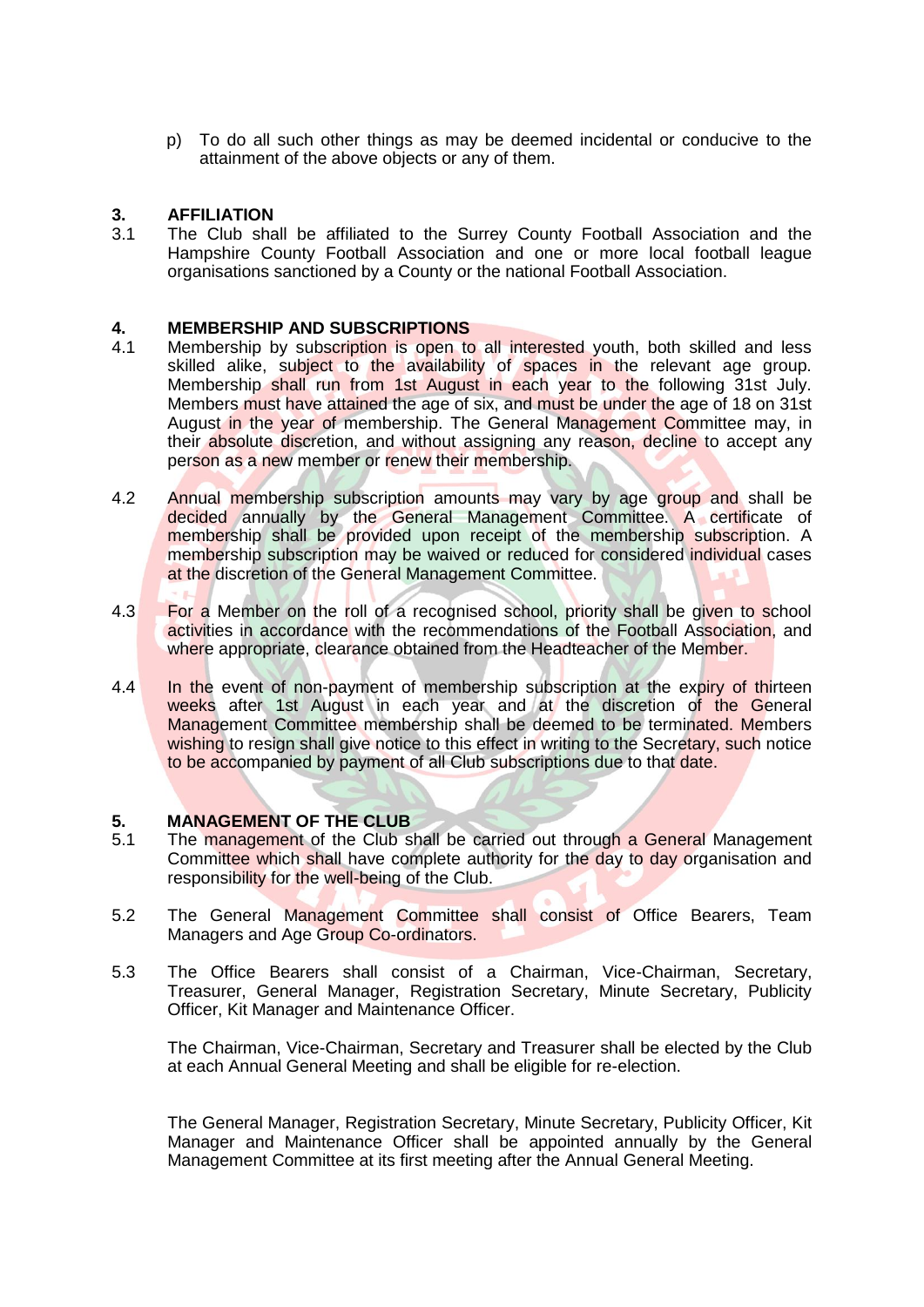- 5.4 The General Management Committee shall meet once in each month in order to transact Club business, but with the option not to hold a meeting in one month of each calendar year. A quorum for such meetings shall be six, of whom not less than two shall be Office Bearers. All decisions shall be by simple majority vote. Each Committee member shall have one vote, but in the case of an equality of votes the chair of the meeting shall have a second casting vote.
- 5.5 In addition to its general powers the General Management Committee may:
	- a) fill any mid-year vacancies which may arise, including vacancies of Office Bearers;
	- b) arrange for alternates where an Office Bearer is temporarily unable to act;
	- c) appoint sub-committees with executive or non-executive powers, as it deems desirable;
	- d) appoint individuals or other groups to perform specific functions or tasks.
- 5.6 Where sub-committees, groups or individuals are appointed, the General Management Committee shall require monthly reports on the activities of the appointees, including full accounts of income and expenditure, where authorised.
- 5.7 In exceptional cases where urgent action is needed between scheduled meetings of the General Management Committee, then the Chairman, or in his absence the Vice-Chairman, is authorised to act with the full powers of the Committee, provided the Chairman, or in his absence the Vice-Chairman, shall first obtain the agreement to act from three other Office Bearers, one of whom must be the Treasurer in the case of any financial commitment of Club Funds. All such action taken shall be reported to the General Management Committee at its next meeting.
- 5.8 The General Management Committee may from time to time make, amend or report Club Policies for the general good conduct or organisation of the Club, provided always that such Policies shall not contradict or be inconsistent with the Club's Constitution or the Rules of the Football Association, which shall always take precedence.
- 5.9 The General Management Committee shall be the sole authority for the purpose of the interpretation of the Club's Constitution and Club Policies.
- 5.10 The Office Bearers shall form the Executive Committee which may meet from time to time to deal with complaints and any matters referred by the General Management Committee for their action. A quorum for such meetings shall be four.

### **6. ROLES AND RESPONSIBILITIES**

- 6.1 The Chairman, or in his absence the Vice-Chairman or other Office Bearer nominated for the purpose, shall chair meetings of the Club and officially represent the Club at meetings with third parties and at functions.
- 6.2 The Secretary shall have the responsibility of issuing all notices calling meetings of the Club and the General Management Committee, attending to correspondence, arranging the provision of playing fields and changing rooms as necessary and interpretation of the rules of the relevant leagues.
- 6.3 The Treasurer shall have the responsibility of safeguarding the funds of the Club, keeping correct accounts of all financial transactions of the Club, keeping bank and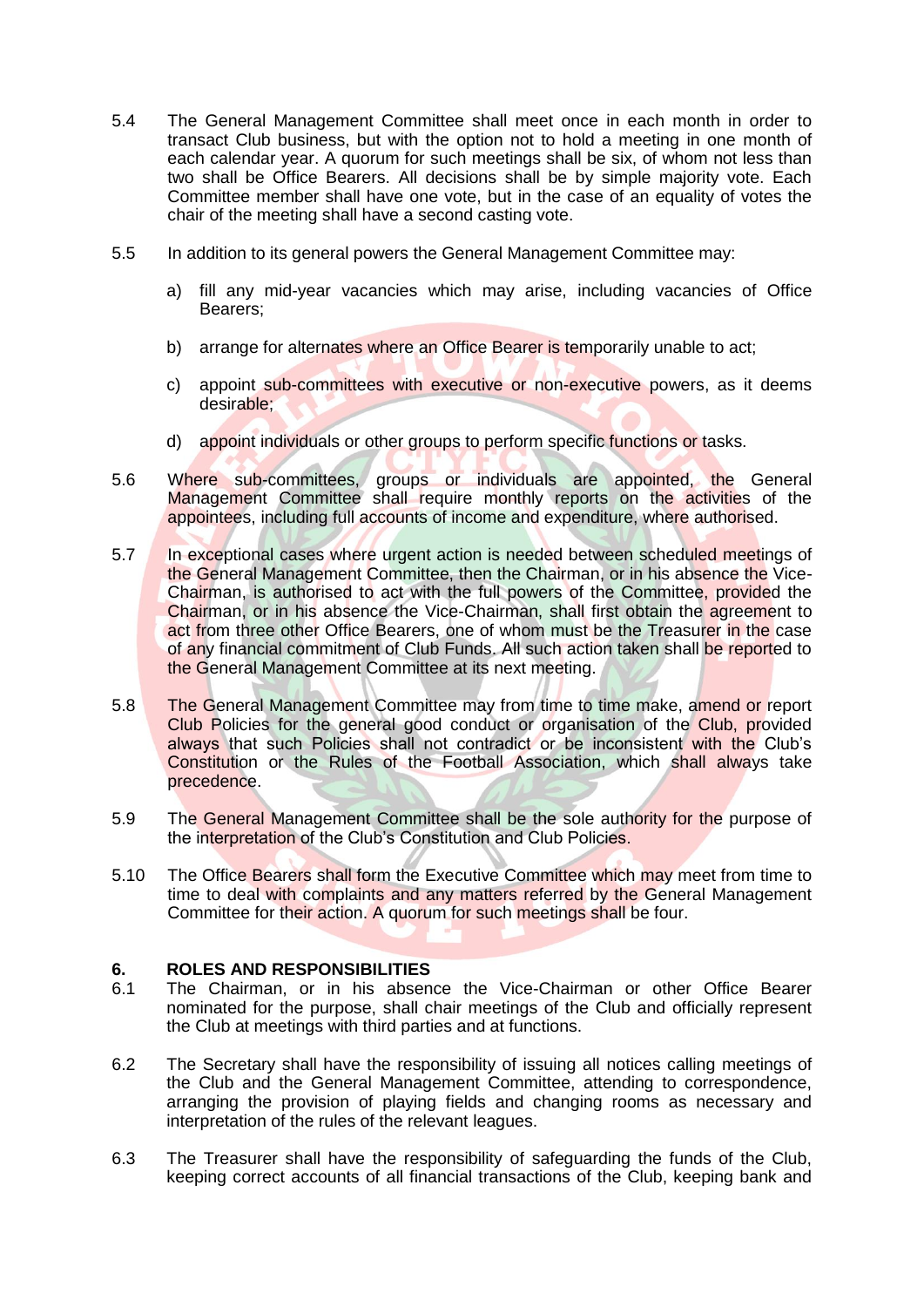building society accounts as deemed necessary in the name of the Club to be operated by the Secretary, Treasurer, General Manager and Chairman or any two of them, and dealing with the taxation affairs of the Club. The Treasurer shall submit to the General Management Committee each month a statement of monies held, and shall submit an income and expenditure account for any fund raising activities. For each financial year the Treasurer shall prepare within four weeks of the financial year end an income and expenditure account and balance sheet for submission to the Annual General Meeting of the Club.

- 6.4 The General Manager shall have the responsibility of co-ordinating the efforts of all those directly involved with organising the membership age groups in the Club.
- 6.5 The Registration Secretary shall have the responsibility of recording and maintaining details of all members and issuing each member with a membership certificate upon receipt of the correct subscription.
- 6.6 The Minutes Secretary shall have the responsibility of keeping records of the proceedings at all meetings of the Club and the General Management Committee and for circulating copies to all members of the General Management Committee.
- 6.7 The Publicity Officer shall have the responsibility of co-ordinating media coverage and sponsorship.
- 6.8 The Kit Manager shall have the responsibility of the control and procurement of football kit and equipment and for maintaining an inventory of all Club football kit and equipment.
- 6.9 The Maintenance Officer shall have the responsibility of periodic checks for defects in the fabric of the Club premises and ensuring that timely action is arranged to rectify any defects and to follow the preventative maintenance schedule to ensure the Club premises are kept in good repair.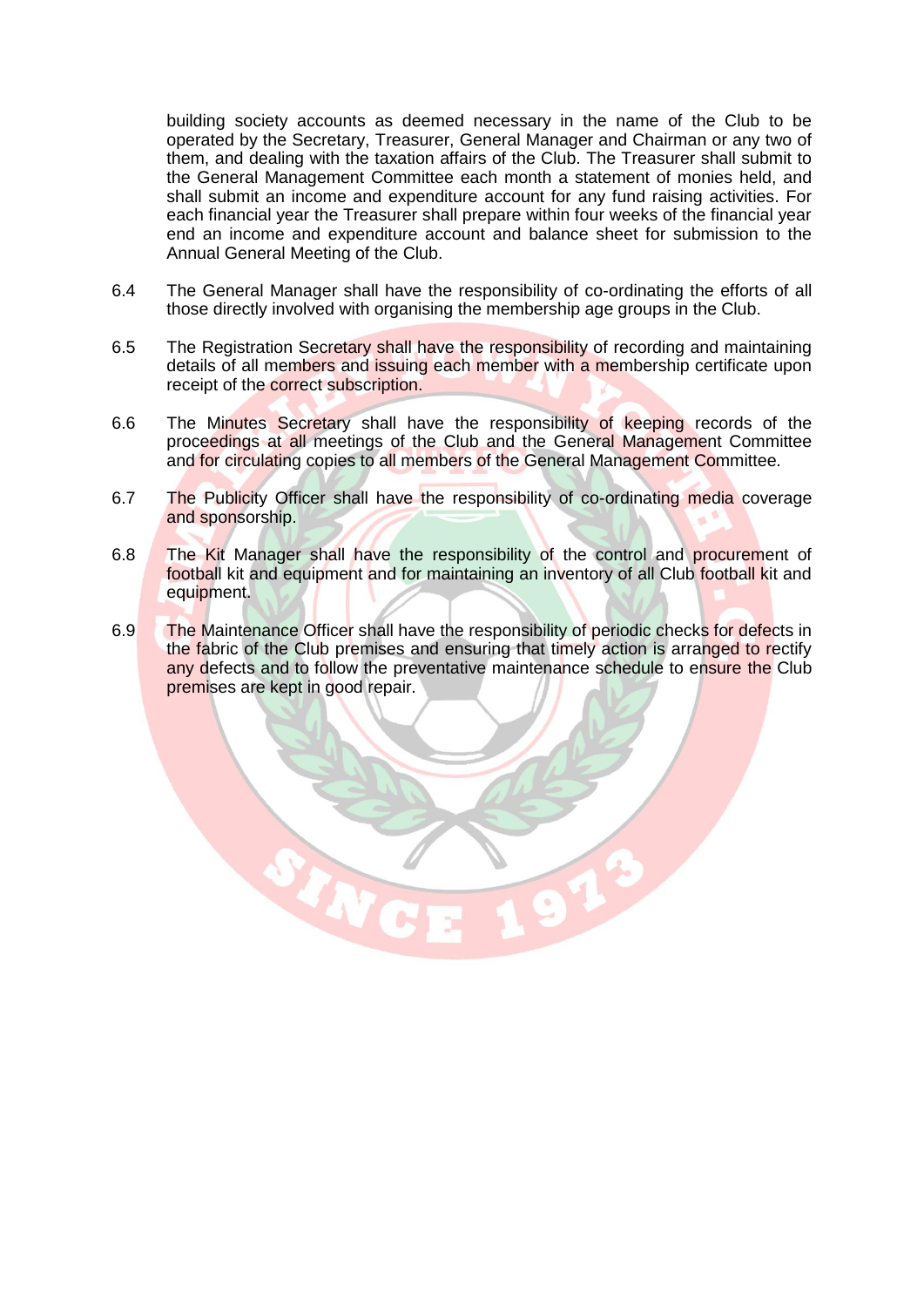# **7. TEAM ORGANISATION**

- The Club shall be organised into teams by age group from Under 7's to Under 18's as warranted, corresponding to the age qualification for youth football teams in the local football organisations.
- 7.2 Each team shall have a Team Manager, who shall have responsibility for the organisation of all matters relating to his team. Some organisational matters may be delegated or apportioned to team assistants depending upon the style chosen by the Team Manager and the availability of willing assistants. The designation of the team assistants is a team matter for local decision but must be clearly defined and must not conflict with the role of the appointed club officials.
- 7.3 The General Management Committee may appoint Age Group Co-ordinators for an age group (who may be Team Managers in the same age group) to be responsible for the efficient organisation, training and team liason between the teams in that age group.

### **8. AUDITORS**

8.1 The General Management Committee shall appoint at least one suitably qualified Auditor, who may be a parent of a Member but shall not be a Trustee, Office Bearer, Manager or Age Group Co-ordinator, to undertake an audit of the annual accounts prior to their submission to the Annual General Meeting.

### **9. TRUSTEES**

- 9.1 There shall be not less than two nor more than four Trustees of the Club who shall be nominated from time to time as necessary by the General Management Committee. A Trustee shall hold office during his life (subject to section 12 below) or until he shall resign by notice in writing given to the Secretary.
- 9.2 All property of the Club including land and investments shall be held by the Trustees for the time being in their own names so far as necessary and practicable for the use and benefit of the Club. If from death, resignation or removal from office of a Trustee, the number of Trustees falls below two, the General Management Committee shall take steps to procure the appointment of a new Trustee(s) and as soon as possible thereafter take all lawful and practicable steps to procure the vesting of all Club property in the names of the Trustees after the said appointment. -
- 9.3 The Trustees shall have power to sell, lease, mortgage or pledge any Club property for the purpose of raising or borrowing money for the benefit of the Club, subject to the consent of the Club in General Meeting.
- 9.4 In exercising their powers the Trustees shall, providing they act honestly and in good faith, be indemnified against risk and expense out of Club property, assets and funds.
- 9.5 To give effect to a nomination by the General Management Committee:
	- a) the Chairman is nominated as the person to appoint new Trustees of the Club within the meaning of Section 36, Trustee Act 1925,
	- b) the Chairman must by deed appoint the person or persons nominated by the Committee as the new Trustee (or Trustees) of the Club,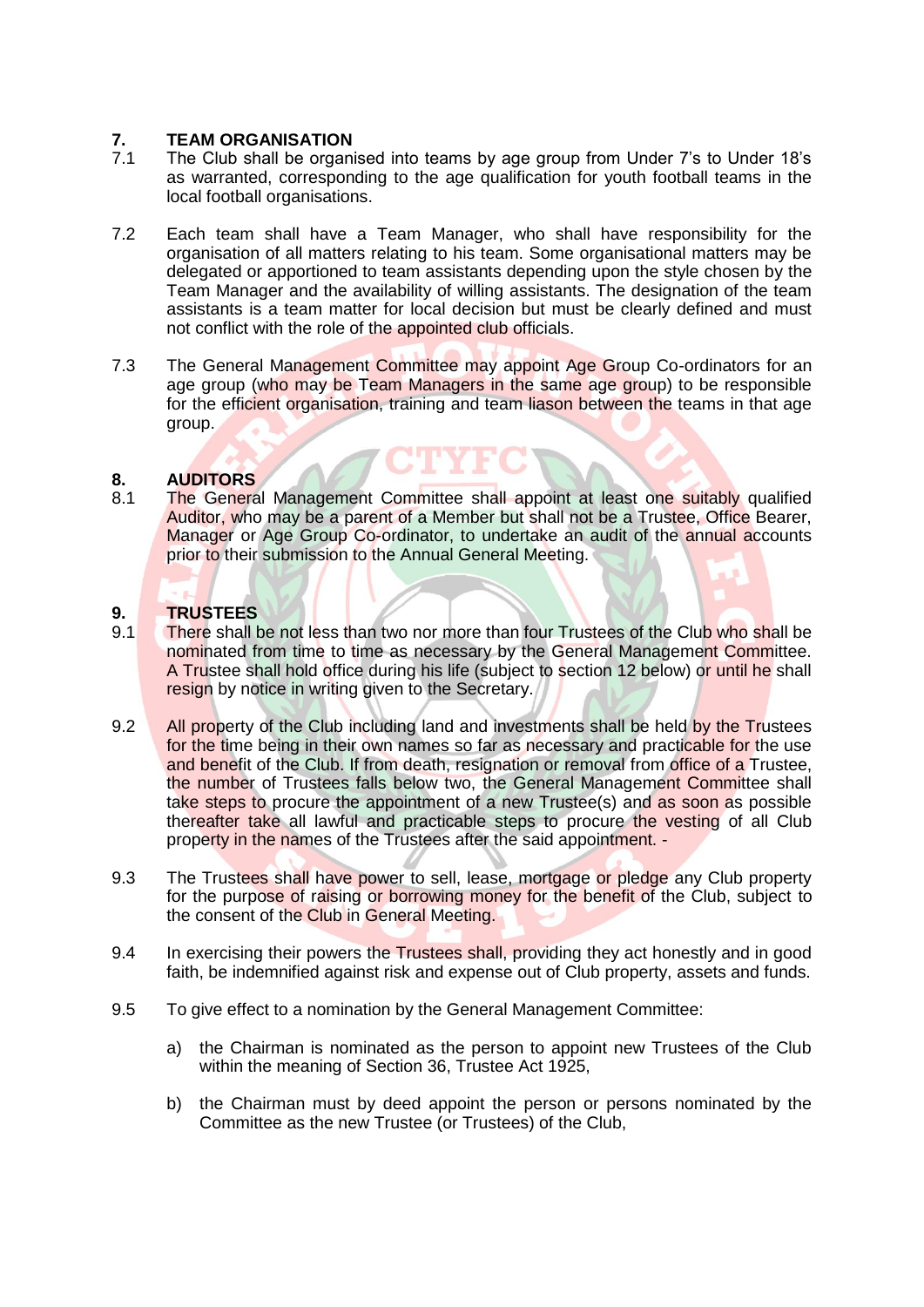- c) the provisions of the Trustee Act 1925 shall apply to any appointment.
- 9.6 Any statement of fact in a deed of appointment of new Trustees, in favour of a person dealing bona fide and for value with the Club or the General Management Committee, is conclusive evidence of the fact so stated.

#### **10. GENERAL MEETINGS**

- 10.1 An Annual General Meeting of the Club shall be held in May or June of each year for the purpose of receiving and approving the Club's Annual Accounts, electing the Chairman, Vice-Chairman, Secretary and Treasurer, approving any proposed alterations to the Constitution and transacting any other competent business, notified by the General Management Committee or a parent or guardian of a Member, for which twenty eight days notice, in writing, shall have been given to the Secretary. The Chairman of the Club shall preside, or in his absence the Vice-Chairman, or any other Office Bearer nominated for the purpose.
- 10.2 A Special General Meeting shall be convened on the requisition of not less than twenty parents or guardians of Members, or by a resolution of the General Management Committee. Any such requistion shall state the object of the meeting and shall be sent to the Secretary in writing. The Secretary shall convene a Special General Meeting within twenty eight days of receivihg such notice. No business shall be discussed beyond that referred to on the requisition.
- 10.3 The Secretary shall give notice to the parents or guardians of all Members at least fourteen clear days before the date of any General Meeting.
- 10.4 At all General Meetings of the Club twenty parents or guardians of Members shall form a quorum. One parent or guardian present of each Member shall be entitled to one vote upon every question raised. In the event of the number of votes being equal at any meeting, the Chairman shall have a casting vote as well as a deliberative vote.

#### **11. COMPLAINTS**

11.1 All complaints concerning the Club shall be made to the Secretary in writing and all issues raised shall be referred to the Executive Committee. The Executive Committee shall have power to deal with such complaints as they deem fit. Parties involved will be notified in writing of the Executive Committee's decision.

## **12. SUSPENSION AND EXPULSION**

- 12.1 The General Management Committee shall have power on a vote by ballot, by a majority, to suspend any Member, Office Bearer, Trustee, Age Group Co-ordinator or Manager whose conduct appears to them to be contrary to the good character, interests and of proper order of the Club.
- 12.2 The Club at a General Meeting of which due notice has been given shall have power, on a vote by ballot, and by a majority of at least two-thirds of those voting, to expel any such Member or remove from office any such official. At least twenty-one days before calling such a meeting the General Management Committee shall communicate with the person suspended to provide that person an opportunity of appearing before the General Management Committee or resigning from the Club.